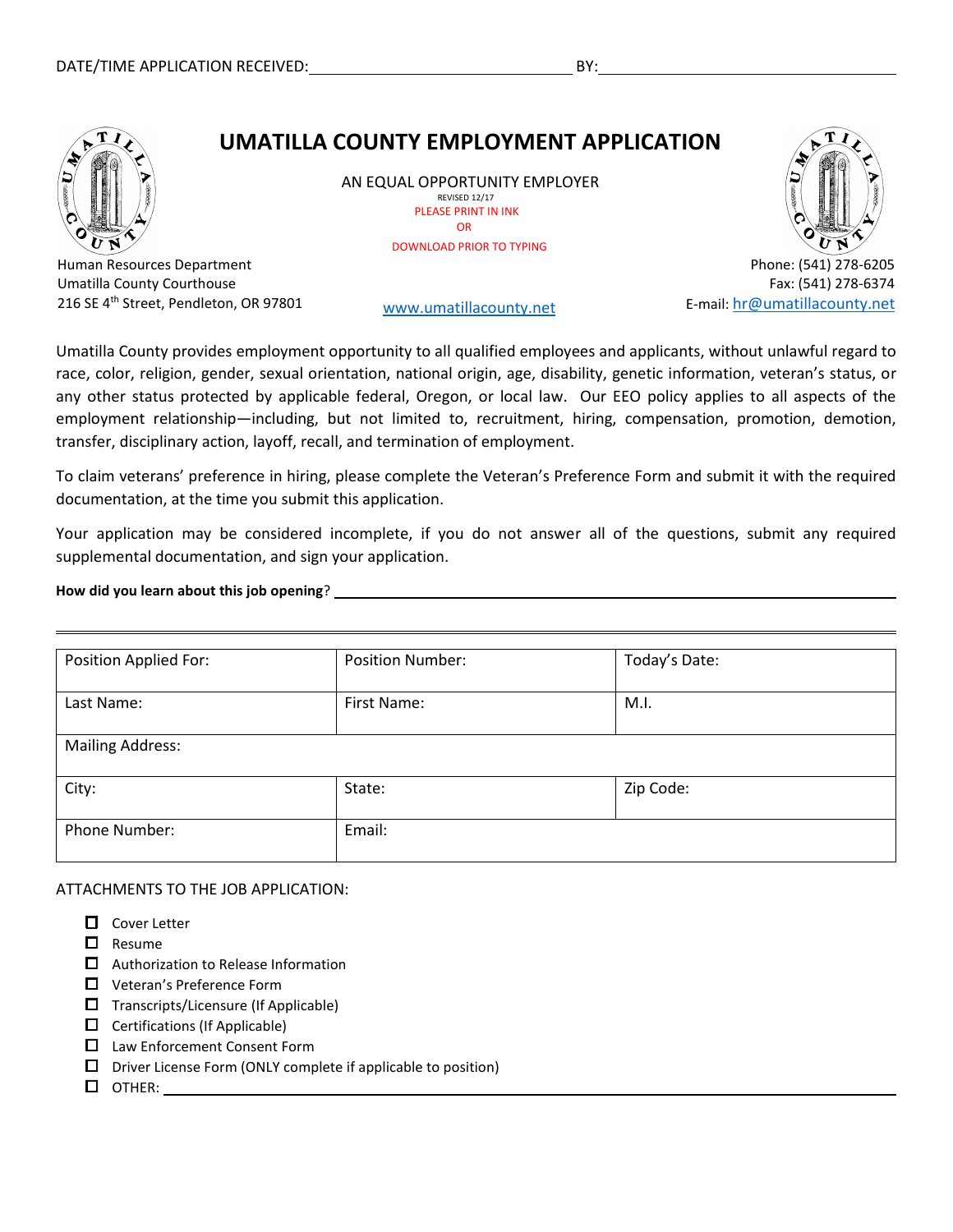| <b>EDUCATION</b>                                       |                           |                         |                                                       |  |  |
|--------------------------------------------------------|---------------------------|-------------------------|-------------------------------------------------------|--|--|
| <b>WHAT IS YOUR HIGHEST LEVEL OF EDUCATION:</b>        |                           |                         |                                                       |  |  |
| High School Diploma/GED<br>$\square$ Some College<br>□ |                           |                         | Associate's Degree<br>$\Box$                          |  |  |
| <b>Technical College</b><br>Master's Degree<br>0<br>□  |                           |                         | Bachelor's Degree<br>□                                |  |  |
| Doctorate<br>$\Box$                                    |                           |                         |                                                       |  |  |
| <b>COLLEGE/UNIVERSITY EDUCATION</b>                    |                           |                         |                                                       |  |  |
| <b>SCHOOL NAME:</b>                                    |                           | <b>DEGREE RECEIVED:</b> |                                                       |  |  |
| SCHOOL LOCATION: (CITY/STATE)                          | <b>DID YOU GRADUATE?</b>  |                         | IF NO, # OF UNITS COMPLETED:                          |  |  |
|                                                        | $\square$ YES             | $\Box$<br><b>NO</b>     | SEMESTER<br>$\Box$<br>$\Box$<br>QUARTER               |  |  |
| MAJOR:                                                 |                           |                         |                                                       |  |  |
|                                                        |                           |                         |                                                       |  |  |
| <b>SCHOOL NAME:</b>                                    |                           | <b>DEGREE RECEIVED:</b> |                                                       |  |  |
| <b>SCHOOL LOCATION: (CITY/STATE)</b>                   | DID YOU GRADUATE?         |                         | IF NO, # OF UNITS COMPLETED:                          |  |  |
|                                                        | $\Box$ YES                | $\square$ NO            | $\square$ SEMESTER<br><b>QUARTER</b>                  |  |  |
| MAJOR:                                                 |                           |                         |                                                       |  |  |
|                                                        |                           |                         |                                                       |  |  |
| <b>SCHOOL NAME:</b>                                    |                           | <b>DEGREE RECEIVED:</b> |                                                       |  |  |
| SCHOOL LOCATION: (CITY/STATE)                          | <b>DID YOU GRADUATE?</b>  |                         | IF NO, # OF UNITS COMPLETED:                          |  |  |
|                                                        | $\square$ YES             | $\Box$<br><b>NO</b>     | $\Box$<br><b>SEMESTER</b><br><b>QUARTER</b><br>$\Box$ |  |  |
| MAJOR:                                                 |                           |                         |                                                       |  |  |
| <b>PROFESSIONAL CERTIFICATES &amp; LICENSES</b>        |                           |                         |                                                       |  |  |
| TYPE:                                                  | DATE ISSUED: (MONTH/YEAR) |                         | EXPIRATION DATE: (MONTH/YEAR)                         |  |  |
| <b>LICENSE NUMBER:</b>                                 |                           | <b>ISSUING AGENCY:</b>  |                                                       |  |  |
|                                                        |                           |                         |                                                       |  |  |
| TYPE:                                                  | DATE ISSUED: (MONTH/YEAR) |                         | EXPIRATION DATE: (MONTH/YEAR)                         |  |  |
| <b>LICENSE NUMBER:</b>                                 |                           | <b>ISSUING AGENCY:</b>  |                                                       |  |  |
|                                                        |                           |                         |                                                       |  |  |
| TYPE:                                                  | DATE ISSUED: (MONTH/YEAR) |                         | EXPIRATION DATE: (MONTH/YEAR)                         |  |  |
| <b>LICENSE NUMBER:</b>                                 |                           | <b>ISSUING AGENCY:</b>  |                                                       |  |  |
|                                                        |                           |                         |                                                       |  |  |
| TYPE:                                                  | DATE ISSUED: (MONTH/YEAR) |                         | <b>EXPIRATION DATE: (MONTH/YEAR)</b>                  |  |  |
| LICENSE NUMBER:                                        |                           | <b>ISSUING AGENCY:</b>  |                                                       |  |  |
|                                                        |                           |                         |                                                       |  |  |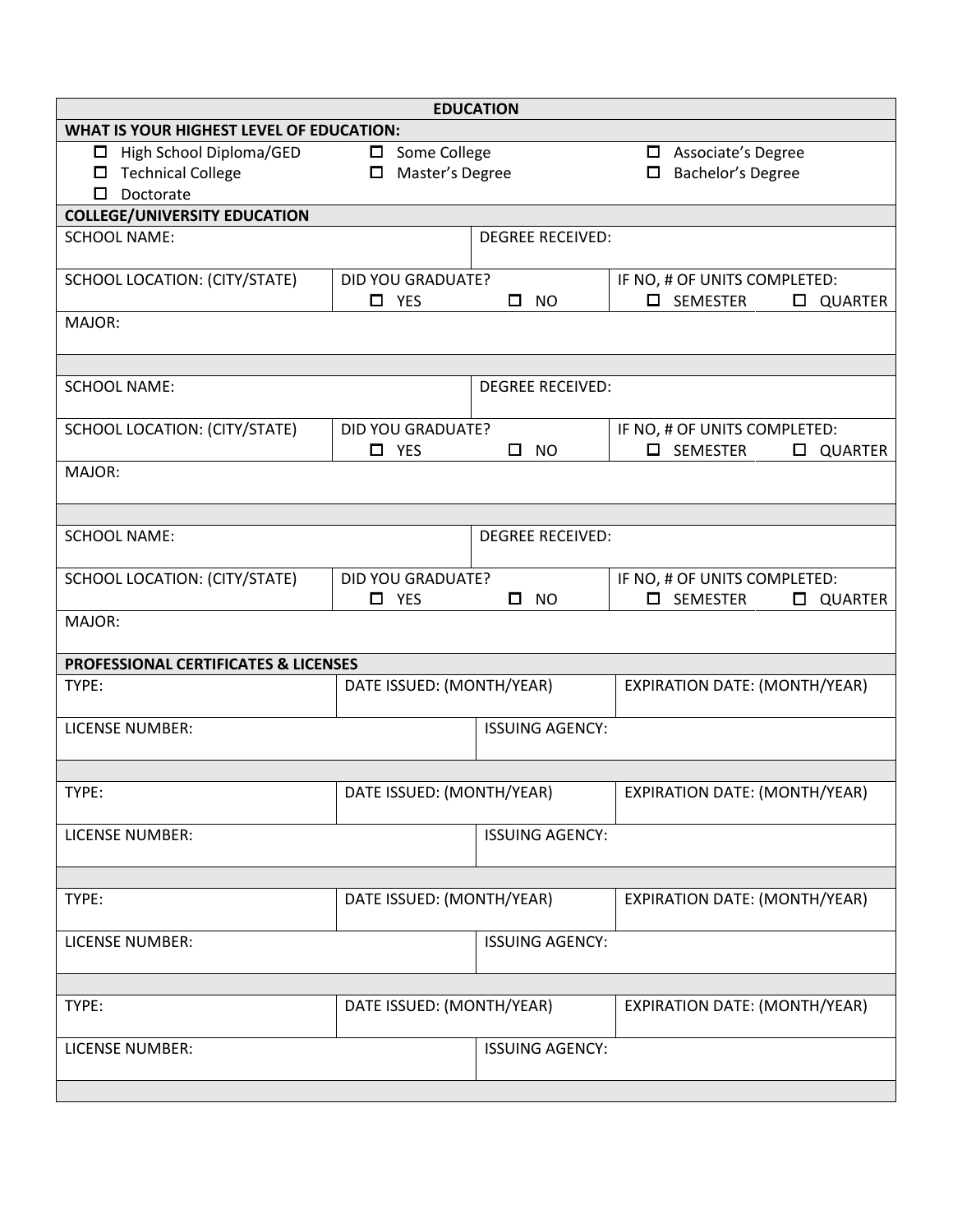**Please list your current or most recent job first; then go backwards, for up to 10 years of employment. Use as many blocks as needed for your work history. If more blocks are needed, please provide an attachment. If you have volunteer work, or other unpaid work that is directly relevant to the position you are applying for, you are welcome to include that information. Please do not substitute "See Resume."**

| <b>WORK HISTORY #1</b>        |                  |                               |
|-------------------------------|------------------|-------------------------------|
| DATES:                        | <b>EMPLOYER:</b> | POSITION TITLE:               |
| FROM<br><b>TO</b>             |                  |                               |
| ADDRESS:                      | CITY:            | STATE:                        |
|                               |                  |                               |
| <b>COMPANY WEBSITE:</b>       | PHONE NUMBER:    | SUPERVISOR: (NAME/TITLE)      |
| <b>HOURS WORKED PER WEEK:</b> |                  | MAY WE CONTACT?               |
|                               |                  | $\square$ YES<br>$\square$ NO |
| <b>DUTIES:</b>                |                  |                               |
|                               |                  |                               |
|                               |                  |                               |
|                               |                  |                               |
|                               |                  |                               |
|                               |                  |                               |
|                               |                  |                               |
|                               |                  |                               |
|                               |                  |                               |
|                               |                  |                               |
| <b>REASON FOR LEAVING:</b>    |                  |                               |
|                               |                  |                               |
|                               |                  |                               |
| <b>WORK HISTORY #2</b>        |                  |                               |
| DATES:                        | <b>EMPLOYER:</b> | POSITION TITLE:               |
| FROM<br><b>TO</b>             |                  |                               |
| ADDRESS:                      | CITY:            | STATE:                        |
|                               |                  |                               |
| <b>COMPANY WEBSITE:</b>       | PHONE NUMBER:    | SUPERVISOR: (NAME/TITLE)      |
|                               |                  |                               |
| <b>HOURS WORKED PER WEEK:</b> |                  | MAY WE CONTACT?               |
|                               |                  | $\Box$ YES<br>$\square$ NO    |
| <b>DUTIES:</b>                |                  |                               |
|                               |                  |                               |
|                               |                  |                               |
|                               |                  |                               |
|                               |                  |                               |
|                               |                  |                               |
|                               |                  |                               |
|                               |                  |                               |
|                               |                  |                               |
|                               |                  |                               |
| <b>REASON FOR LEAVING:</b>    |                  |                               |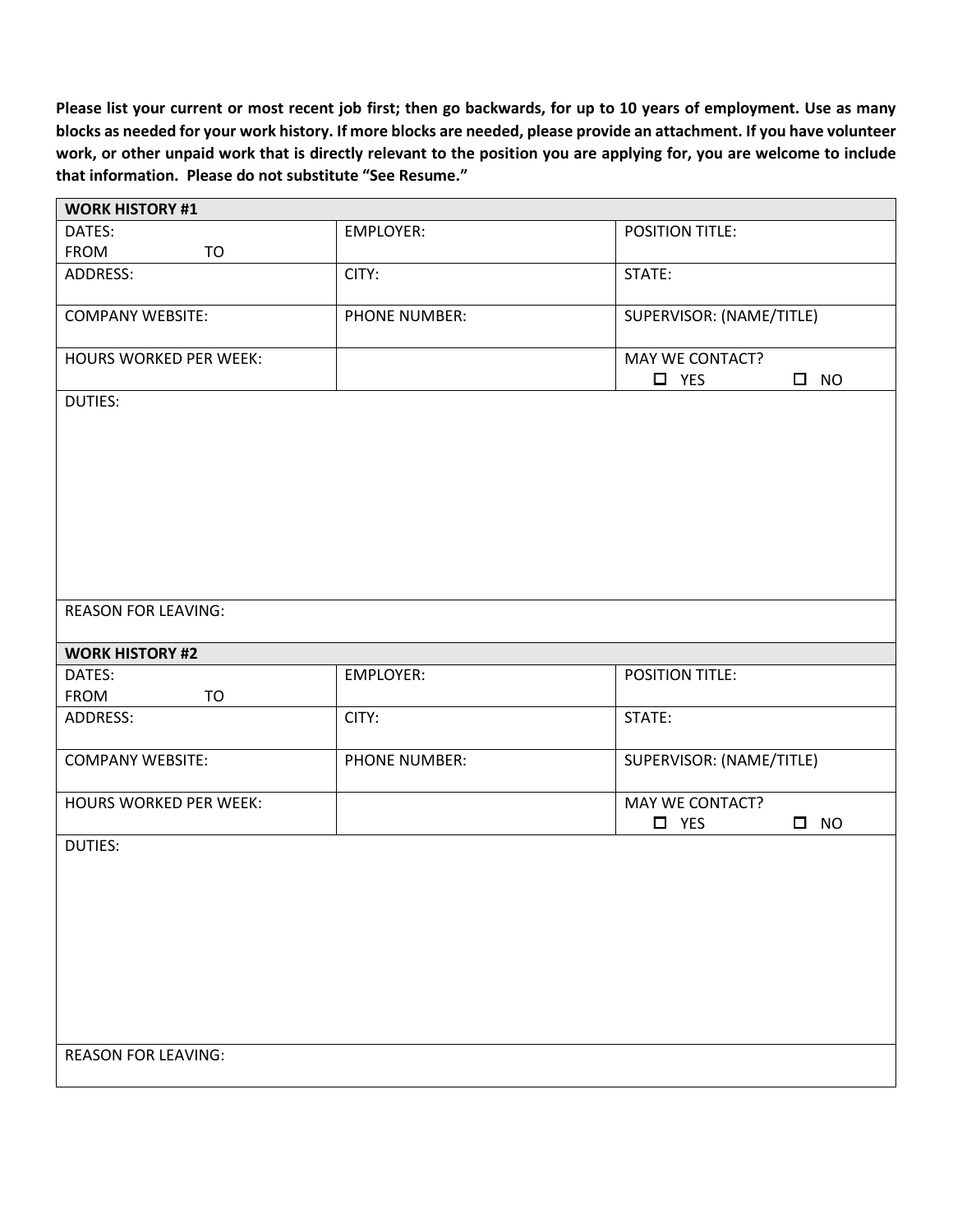| <b>WORK HISTORY #3</b>        |                      |                                                      |
|-------------------------------|----------------------|------------------------------------------------------|
| DATES:                        | <b>EMPLOYER:</b>     | POSITION TITLE:                                      |
| <b>FROM</b><br>TO             |                      |                                                      |
| ADDRESS:                      | CITY:                | STATE:                                               |
| <b>COMPANY WEBSITE:</b>       | <b>PHONE NUMBER:</b> | SUPERVISOR: (NAME/TITLE)                             |
| <b>HOURS WORKED PER WEEK:</b> |                      | MAY WE CONTACT?                                      |
|                               |                      | $\Box$ YES<br>$\square$ NO                           |
| <b>DUTIES:</b>                |                      |                                                      |
| <b>REASON FOR LEAVING:</b>    |                      |                                                      |
| <b>WORK HISTORY #4</b>        |                      |                                                      |
| DATES:                        | <b>EMPLOYER:</b>     | POSITION TITLE:                                      |
| <b>FROM</b><br>TO             |                      |                                                      |
| ADDRESS:                      | CITY:                | STATE:                                               |
| <b>COMPANY WEBSITE:</b>       | PHONE NUMBER:        | SUPERVISOR: (NAME/TITLE)                             |
| <b>HOURS WORKED PER WEEK:</b> |                      | MAY WE CONTACT?<br>$\Box$ YES<br>$\Box$<br><b>NO</b> |
| <b>DUTIES:</b>                |                      |                                                      |
| <b>REASON FOR LEAVING:</b>    |                      |                                                      |
|                               |                      |                                                      |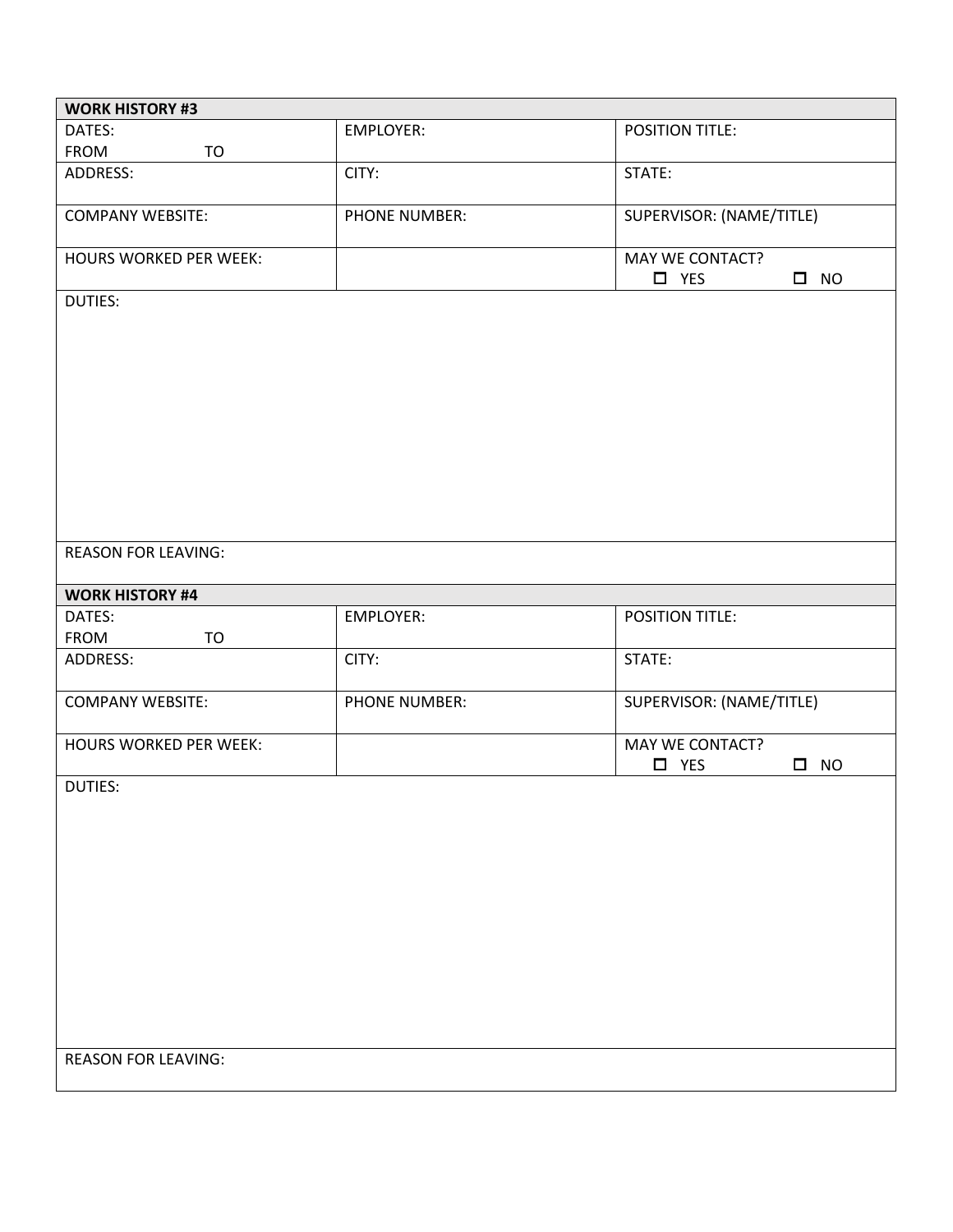| <b>COMPUTER SKILLS - WINDOWS PROGRAMS</b>                                                                                                                                                                                                                                                                                                                                                                                                                       |                               | <b>SUPPLEMENTAL QUESTIONS</b>    |                                |                         |                   |  |  |
|-----------------------------------------------------------------------------------------------------------------------------------------------------------------------------------------------------------------------------------------------------------------------------------------------------------------------------------------------------------------------------------------------------------------------------------------------------------------|-------------------------------|----------------------------------|--------------------------------|-------------------------|-------------------|--|--|
|                                                                                                                                                                                                                                                                                                                                                                                                                                                                 |                               |                                  |                                |                         |                   |  |  |
| <b>MICROSOFT WORD</b><br>٠                                                                                                                                                                                                                                                                                                                                                                                                                                      |                               | $\Box$ NO EXPERIENCE             |                                | <b>BRIEFLY EXPLAIN:</b> |                   |  |  |
| <b>EXPERIENCE:</b>                                                                                                                                                                                                                                                                                                                                                                                                                                              | BEGINNER (LETTERS/MEMOS)<br>□ |                                  |                                |                         |                   |  |  |
|                                                                                                                                                                                                                                                                                                                                                                                                                                                                 | $\Box$                        | <b>INTERMEDIATE (MAIL MERGE)</b> |                                |                         |                   |  |  |
|                                                                                                                                                                                                                                                                                                                                                                                                                                                                 | $\Box$                        | ADVANCED (PUBLICATIONS, STYLES)  |                                |                         |                   |  |  |
| <b>MICROSOFT EXCEL</b>                                                                                                                                                                                                                                                                                                                                                                                                                                          | 0                             | NO EXPERIENCE                    |                                | <b>BRIEFLY EXPLAIN:</b> |                   |  |  |
| <b>EXPERIENCE:</b>                                                                                                                                                                                                                                                                                                                                                                                                                                              | $\Box$                        | <b>BEGINNER (DATA ENTRY)</b>     |                                |                         |                   |  |  |
|                                                                                                                                                                                                                                                                                                                                                                                                                                                                 | $\Box$                        |                                  | INTERMEDIATE (CUSTOM FORMULAS) |                         |                   |  |  |
|                                                                                                                                                                                                                                                                                                                                                                                                                                                                 | $\Box$                        | ADVANCED (MACROS/VBA)            |                                |                         |                   |  |  |
| <b>OTHER:</b>                                                                                                                                                                                                                                                                                                                                                                                                                                                   | 0                             | NO EXPERIENCE                    |                                | <b>BRIEFLY EXPLAIN:</b> |                   |  |  |
|                                                                                                                                                                                                                                                                                                                                                                                                                                                                 | 0                             | <b>BEGINNER</b>                  |                                |                         |                   |  |  |
|                                                                                                                                                                                                                                                                                                                                                                                                                                                                 | □                             | INTERMEDIATE                     |                                |                         |                   |  |  |
|                                                                                                                                                                                                                                                                                                                                                                                                                                                                 |                               | □ ADVANCED                       |                                |                         |                   |  |  |
|                                                                                                                                                                                                                                                                                                                                                                                                                                                                 |                               |                                  |                                |                         |                   |  |  |
| LANGUAGES OTHER THAN ENGLISH THAT YOU ARE PROFICIENT IN:                                                                                                                                                                                                                                                                                                                                                                                                        |                               |                                  |                                |                         |                   |  |  |
| LANGUAGE:                                                                                                                                                                                                                                                                                                                                                                                                                                                       |                               |                                  | LANGUAGE:                      |                         |                   |  |  |
|                                                                                                                                                                                                                                                                                                                                                                                                                                                                 |                               |                                  |                                |                         |                   |  |  |
| $\square$ SPEAK<br>$\Box$ READ                                                                                                                                                                                                                                                                                                                                                                                                                                  |                               | <b>WRITE</b><br>$\Box$           | $\square$ SPEAK                | $\Box$ READ             | <b>WRITE</b><br>□ |  |  |
| Do you have any special skills, qualifications, knowledge (Include typing speed, equipment operation, etc.) not<br>already mentioned, which may be useful in the position for which you are applying (You need not disclose<br>membership in professional organizations that may reveal information regarding race, color, creed, sex, religion,<br>national origin, ancestry, age, disability, marital status, veteran status or any other protected status.): |                               |                                  |                                |                         |                   |  |  |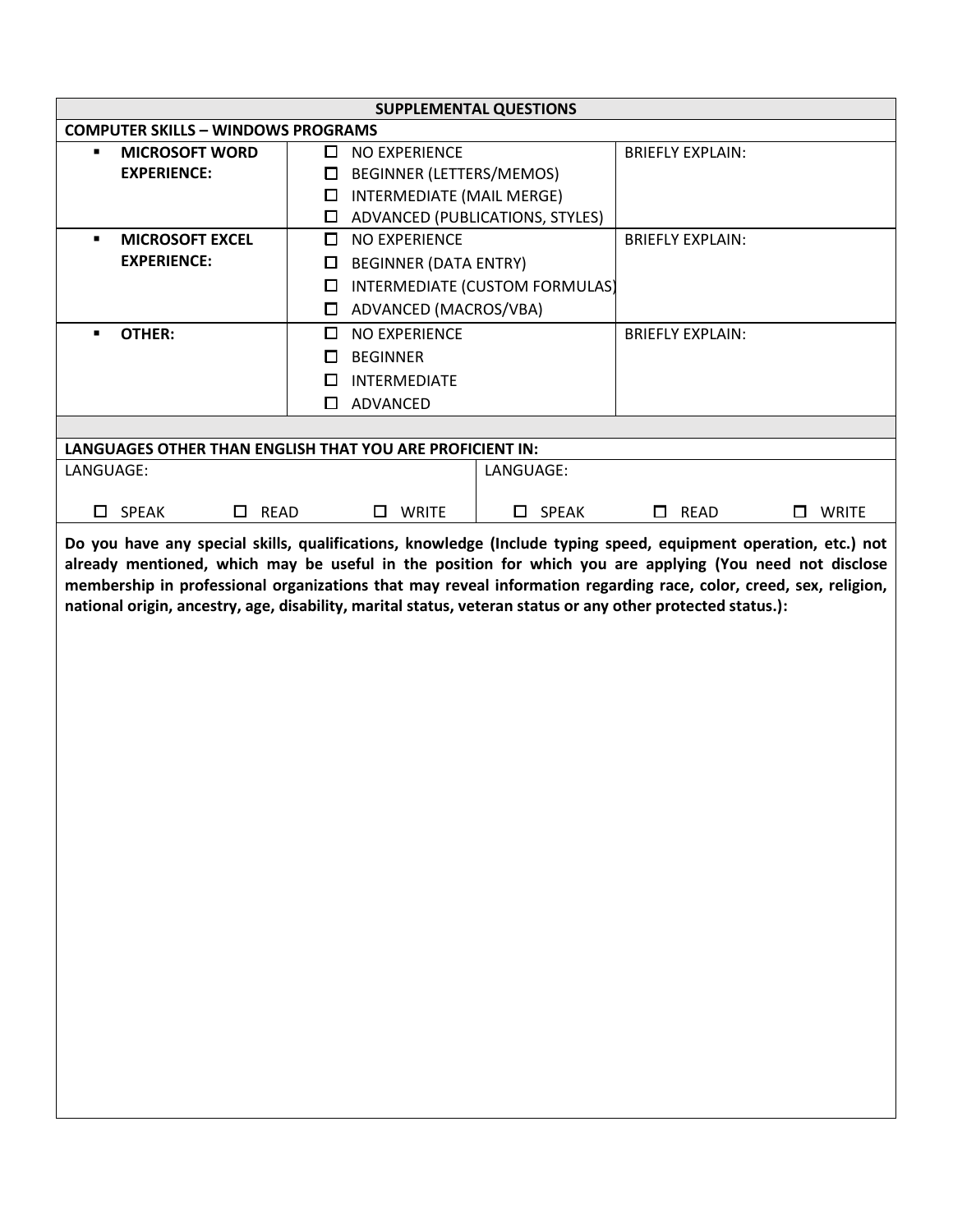| <b>SUPPLEMENTAL QUESTIONS</b>                                                                |                                 |                |  |  |  |
|----------------------------------------------------------------------------------------------|---------------------------------|----------------|--|--|--|
| Date you are available to start:                                                             | Are you willing/able to travel? |                |  |  |  |
|                                                                                              | $\Box$ YES                      | <b>NO</b><br>П |  |  |  |
| Please describe how you proof your own work, for accuracy and efficiency:                    |                                 |                |  |  |  |
|                                                                                              |                                 |                |  |  |  |
|                                                                                              |                                 |                |  |  |  |
|                                                                                              |                                 |                |  |  |  |
|                                                                                              |                                 |                |  |  |  |
|                                                                                              |                                 |                |  |  |  |
| Please describe why you want to work for Umatilla County as it refers to this job:           |                                 |                |  |  |  |
|                                                                                              |                                 |                |  |  |  |
|                                                                                              |                                 |                |  |  |  |
|                                                                                              |                                 |                |  |  |  |
|                                                                                              |                                 |                |  |  |  |
|                                                                                              |                                 |                |  |  |  |
|                                                                                              |                                 |                |  |  |  |
|                                                                                              |                                 |                |  |  |  |
| <b>Intellectual &amp; Developmental Disability Positions ONLY</b>                            |                                 |                |  |  |  |
| Have you ever been the subject of any founded reports of child abuse or substantiated abuse? |                                 |                |  |  |  |
| $\Box$ YES<br><b>NO</b><br>0                                                                 |                                 |                |  |  |  |
| If yes, please explain fully:                                                                |                                 |                |  |  |  |

| <b>Law Enforcement Positions ONLY</b> |                     |                                                                                                                                                                                                                                               |
|---------------------------------------|---------------------|-----------------------------------------------------------------------------------------------------------------------------------------------------------------------------------------------------------------------------------------------|
| Are you DPSST certified?              |                     |                                                                                                                                                                                                                                               |
| $\Box$ YES                            | $\Box$ NO           | Certification #:                                                                                                                                                                                                                              |
|                                       |                     | Have you engaged in sexual abuse in a prison, jail, lock-up, community confinement facility, juvenile facility or other                                                                                                                       |
| institution as defined by 42USA1997?  |                     |                                                                                                                                                                                                                                               |
| YES<br>П.                             | $\Box$ NO           |                                                                                                                                                                                                                                               |
|                                       |                     | Have you been convicted of engaging or attempting to engage in sexual activity in the community facilitated by force,<br>overt or implied threats of force, or coercion, or if the victim did not consent or was unable to consent or refuse? |
| $\Box$ YES                            | NO.<br>$\mathbf{L}$ |                                                                                                                                                                                                                                               |
|                                       |                     | Have you been civilly or administratively adjudicated to have engaged in the activity described above in the preceding                                                                                                                        |
| question?                             |                     |                                                                                                                                                                                                                                               |
| YFS                                   | NO.                 |                                                                                                                                                                                                                                               |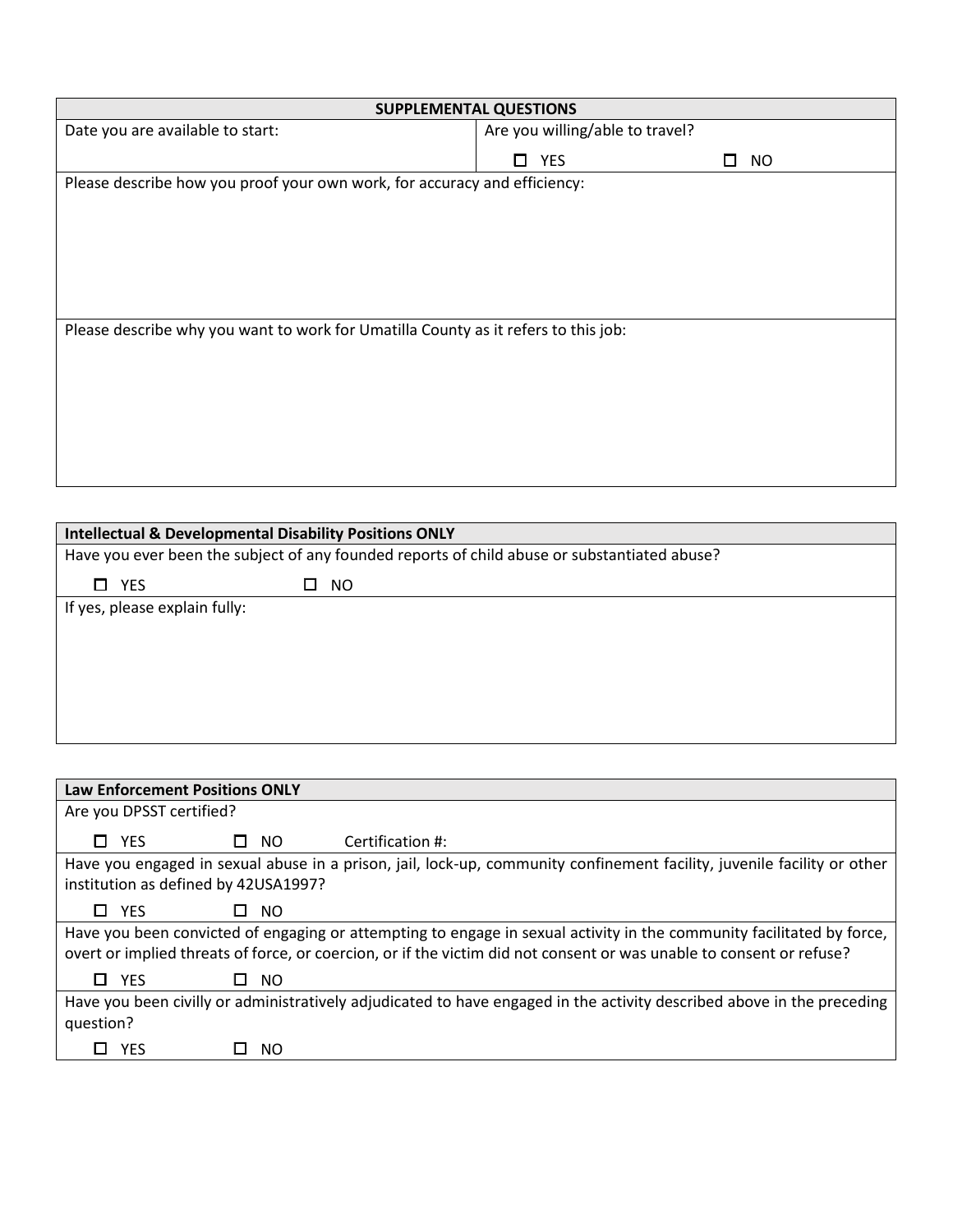# **UNDERSTANDING AND ASSURANCES**

PLEASE READ THE FOLLOWING STATEMENTS CAREFULLY AND INDICATE YOUR UNDERSTANDING AND ACCEPTANCE BY SIGNING IN THE SPACE PROVIDED.

- 1. I understand that any misrepresentation or omission, as well as any misleading statements or omissions of application information, attachments, or supporting documents may result in denial of employment or if already hired, then termination. And, I understand that I may be required to verify any and all information submitted.
- 2. I understand that as a condition of employment, I will be required to provide legal proof of authorization to work in the U.S.
- 3. I understand that as allowed by law, policy, and/or collective bargaining agreement, Umatilla County may check my criminal background information, DMV information, references, education, certification, licenses, and/or any other source of information that might provide information about my suitability and qualifications for employment with Umatilla County. I understand that as the recruitment progresses I may be required to provide additional information in order that a thorough background check can be completed.
- 4. As allowed by law, policy, and/or a collective bargaining agreement, I agree to undergo any drug and/or alcohol testing that Umatilla County may require.
- 5. I certify that I have fully, accurately, and completely answered all questions, and have given all information requested in the application materials. I certify that I have not withheld any information relative to my application for employment. I understand that any wrong or incomplete information in my application materials may disqualify me for further consideration of employment, or, if discovered after I am hired, may be grounds for my dismissal.
- 6. I understand that all application-related information is subject to verification by Umatilla County, and I hereby give my consent to Umatilla County to investigate my background and qualifications using any means, sources, and outside investigators at its disposal.
- 7. I understand that submission of this application does not necessarily mean that I will be hired. I understand and agree that, with the exception of employees subject to a collective bargaining agreement, if hired, my employment relationship with Umatilla County will be "at-will". That means that either I or Umatilla County may terminate this relationship at any time, for any reason, with or without cause or notice.
- 8. I authorize any of the persons or organizations referenced in this application, otherwise provided by me, otherwise provided by any person as developed through my employers and/or references, or otherwise provided by any other source, to give you any and all information concerning my previous employment, education, character, or any other information they might have, personal or otherwise, with regards to any of the subjects covered in my application materials. I release all such parties from all liability from any damages which may result from furnishing such information.

I understand that this completed application, and any other materials submitted, are the property of Umatilla County and will not be returned. I understand that I must notify Umatilla County of any changes to my contact information.

I have read and understand the above information.

APPLICANT'S SIGNATURE DATE

L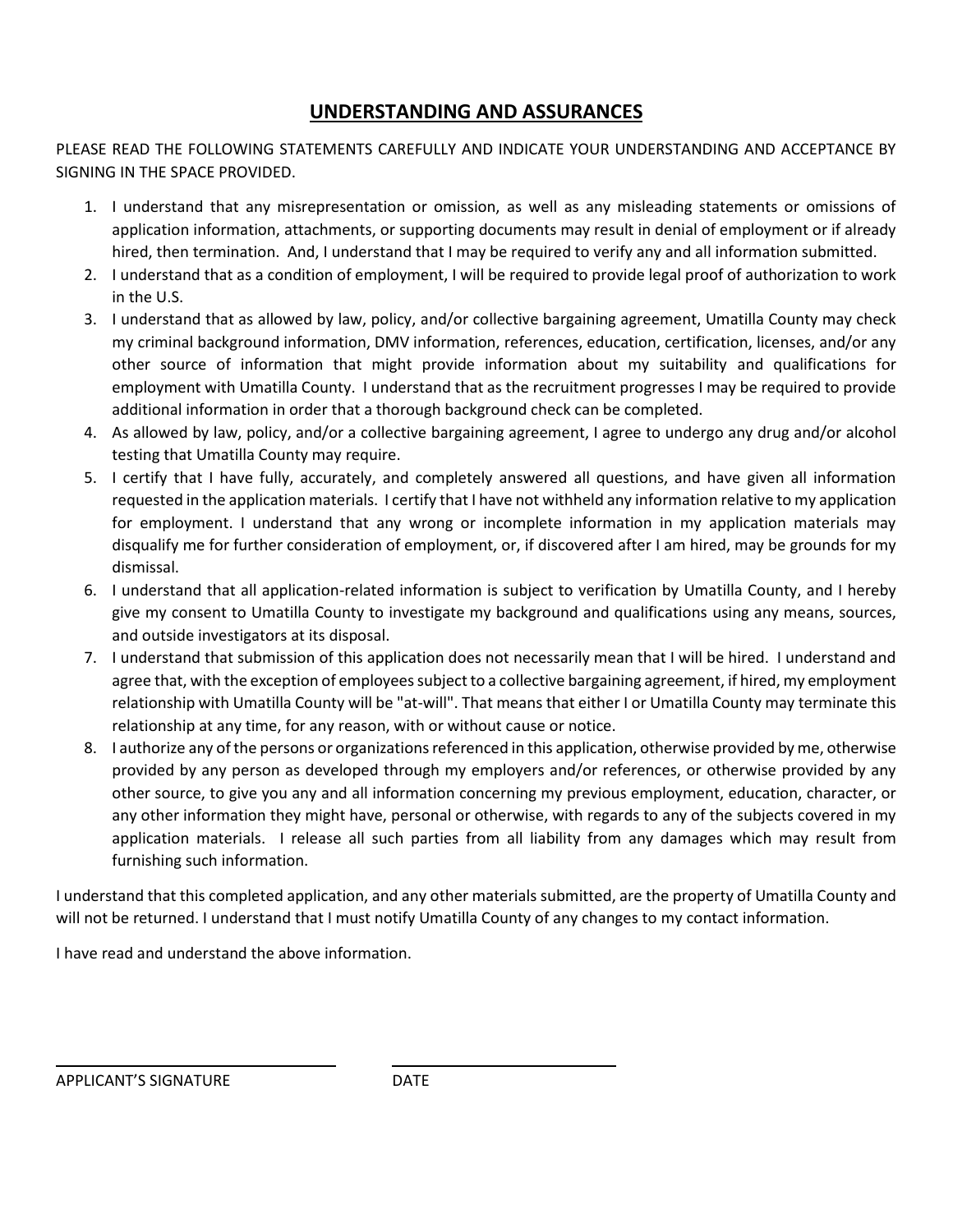# **AUTHORIZATION TO RELEASE INFORMATION**

I understand that this document, signed by me, authorizes Umatilla County, or its representative, to investigate my background information, employment records, and any other records necessary to determine job-related qualifications for a position within Umatilla County.

I hereby release all parties and persons from all liability and/or claims, now or in the future, arising from the furnishing of any information concerning my employment history, work performance, background information, character, education, training and any other employment investigation information, including good faith expressions of opinion, to Umatilla County, or its representative, as requested.

I further agree not to sue Umatilla County, or any and all other persons providing information for my suitability to perform the job I have applied for, as a result of the furnishing of any information, including good faith expressions of opinion, to Umatilla County.

I understand and agree that any information released to Umatilla County is done so in strictest confidence and shall not be released to me, unless required by law to do so, even if I am rejected for employment.

APPLICANT'S NAME (PRINT)

OTHER LAST NAMES USED

APPLICANT'S SIGNATURE

DATE

 $\overline{\phantom{0}}$ 

L

 $\overline{\phantom{0}}$ 

L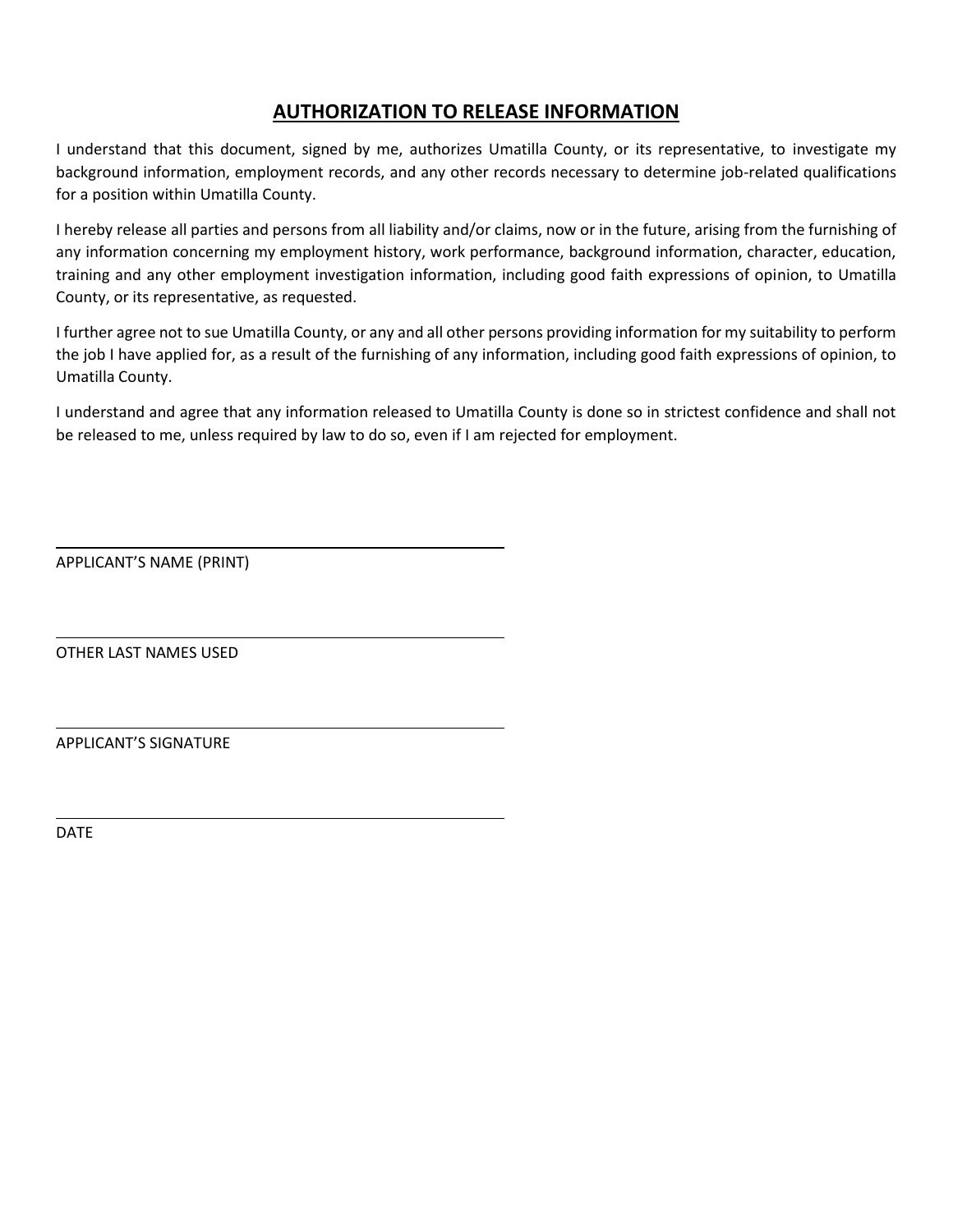#### **VETERANS' PREFERENCE FORM**

Under Oregon law, veterans who meet minimum qualifications for a position may be eligible for preference. If you think you may qualify, please read the following checklist carefully. Check the box for each item that is appropriate. If you need further explanation or have special circumstances, please call Umatilla County.

#### **This completed form and the required documentation must be submitted at the time you submit your application.**

I. QUALIFIED VETERAN QUESTIONS: You may be eligible to claim veterans' preference if you check at least one of the boxes below, and provide proof of eligibility by submitting a copy of your DD‐214 or 215.

#### **ORS 408.225 (1) (f)**

- $\Box$  I served on active duty with the Armed Forces of the United States for a period of more than 90 consecutive days beginning on or before January 31, 1955, and was discharged or released under honorable conditions; or
- $\Box$  I served on active duty with the Armed Forces of the United States for a period of more than 178 consecutive days beginning after January 31, 1955, and was discharged or released from active duty under honorable conditions; **or**
- $\Box$  I served on active duty with the Armed Forces of the United States for 178 days or less and was discharged or released from active duty under honorable conditions because of a service‐connected disability; or
- $\Box$  I served on active duty with the Armed Forces of the United States for 178 days or less and was discharged or released from active duty under honorable conditions and have a disability rating from the United States Department of Veterans Affairs; or
- $\Box$  I served on active duty with the Armed Forces of the United States for at least one day in a combat zone and was discharged or released from active duty under honorable conditions; or
- $\Box$  I received a combat or campaign ribbon or an expeditionary medal for service in the Armed Forces of the United States and was discharged or released from active duty under honorable conditions; or
- $\Box$  I am receiving a non-service-connected pension from the United States Department of Veterans Affairs.

"Active duty" does not include attendance at a school under military orders, except schooling incident to an active enlistment or a regular tour of duty, or normal military training as a reserve officer or member of an organized reserve or a National Guard unit.

- II. QUALIFIED DISABLED VETERAN QUESTIONS: You may claim additional employment preference if you can check at least one box in the section below and provide proof of eligibility by submitting both of the following documents:
	- 1. A copy of your DD‐214 or 215, Certificate of Release or Discharge, Copy 4, and
	- 2. A public employment preference letter from the United States Department of Veterans Affairs. To order the letter, call 1-800-827-1000 and request a public employment preference letter.

#### **ORS 408.225 (1) (c)**

- $\Box$  I have a disability rating designated by the United States Department of Veterans Affairs; or
- $\Box$  I was discharged or released from active duty for a disability incurred or aggravated in the line of duty; or
- $\Box$  I was awarded the Purple Heart for wounds received in combat.

I hereby claim veteran's preference and certify that the above information is true and correct. I understand that any false statements may be cause for my disqualification or dismissal, regardless of when discovered.

APPLICANT'S NAME DATE SIGNATURE SIGNATURE THE SIGNATURE OF THE SIGNATURE OF THE SIGNATURE OF THE SIGNATURE OF THE SIGNATURE OF THE SIGNATURE OF THE SIGNATURE OF THE SIGNATURE OF THE SIGNATURE OF THE SIGNATURE OF THE SIGNAT

 $\overline{\phantom{0}}$ 

*Preference may not be awarded without the appropriate documentation. You must submit your DD‐214 or 215 in all cases. If you are claiming disabled veteran preference you must also submit the public employment preference letter from the Department of Veterans Affairs. You will not receive preference without these accompanying documents*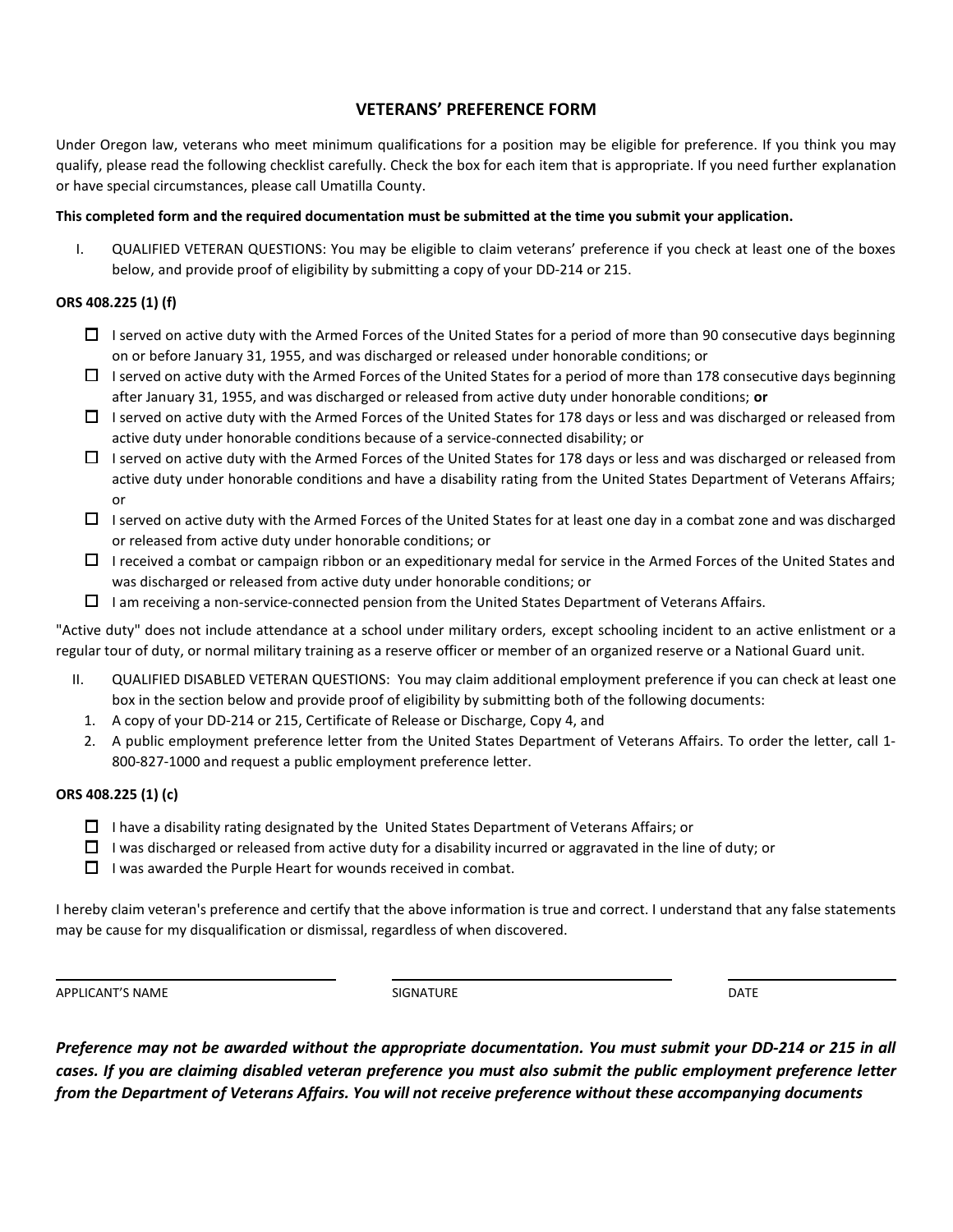

## **LAW ENFORCEMENT POSITIONS ONLY Consent Form to Request Information for a Criminal Background Check**



I understand that Umatilla County will conduct a criminal history background check as part of the procedure for processing my application for employment.

I understand that Umatilla County will conduct an investigation that verifies my social security number and includes obtaining information regarding my past employment and criminal background. I understand the criminal history background check will include my counties of residence to search for criminal records.

I understand that the information contained in the criminal history background check will be available to those persons involved in making employment decisions or performing the background investigation, and that this information will be used for the purpose of making employment decisions.

# **Caution – Read Before Signing**

I hereby consent to the criminal history background check as described above and authorize Umatilla County to obtain reports concerning my background as stated above. I hereby release Umatilla County, its officers, agents and employees from any and all liability related to Umatilla County using my criminal background information to make employment decisions.

|                  |                                                                                                                                                                                                                                |                             | Date: <u>_________________________</u>                                                                                                                                                                                         |                     |  |
|------------------|--------------------------------------------------------------------------------------------------------------------------------------------------------------------------------------------------------------------------------|-----------------------------|--------------------------------------------------------------------------------------------------------------------------------------------------------------------------------------------------------------------------------|---------------------|--|
| Print FULL Name: |                                                                                                                                                                                                                                |                             |                                                                                                                                                                                                                                |                     |  |
|                  | (First)                                                                                                                                                                                                                        | (Middle)                    |                                                                                                                                                                                                                                | (Last)              |  |
|                  | Race: Letter Leve Color: Level Color:                                                                                                                                                                                          | _ Height:__________________ |                                                                                                                                                                                                                                | Weight:____________ |  |
|                  |                                                                                                                                                                                                                                |                             | Date of Birth: The Case of Birth:                                                                                                                                                                                              |                     |  |
|                  | Driver's License #: New York 2014                                                                                                                                                                                              |                             | State of License:                                                                                                                                                                                                              |                     |  |
|                  | Position Applied For: Note that the set of the set of the set of the set of the set of the set of the set of the set of the set of the set of the set of the set of the set of the set of the set of the set of the set of the |                             | Department: the contract of the contract of the contract of the contract of the contract of the contract of the contract of the contract of the contract of the contract of the contract of the contract of the contract of th |                     |  |

Providing your social security number and date of birth are necessary to perform these investigations and will only be used with your consent for the purposes described above. Date of Birth information is obtained for identification purposes only and will not be used as a basis for making employment decisions.